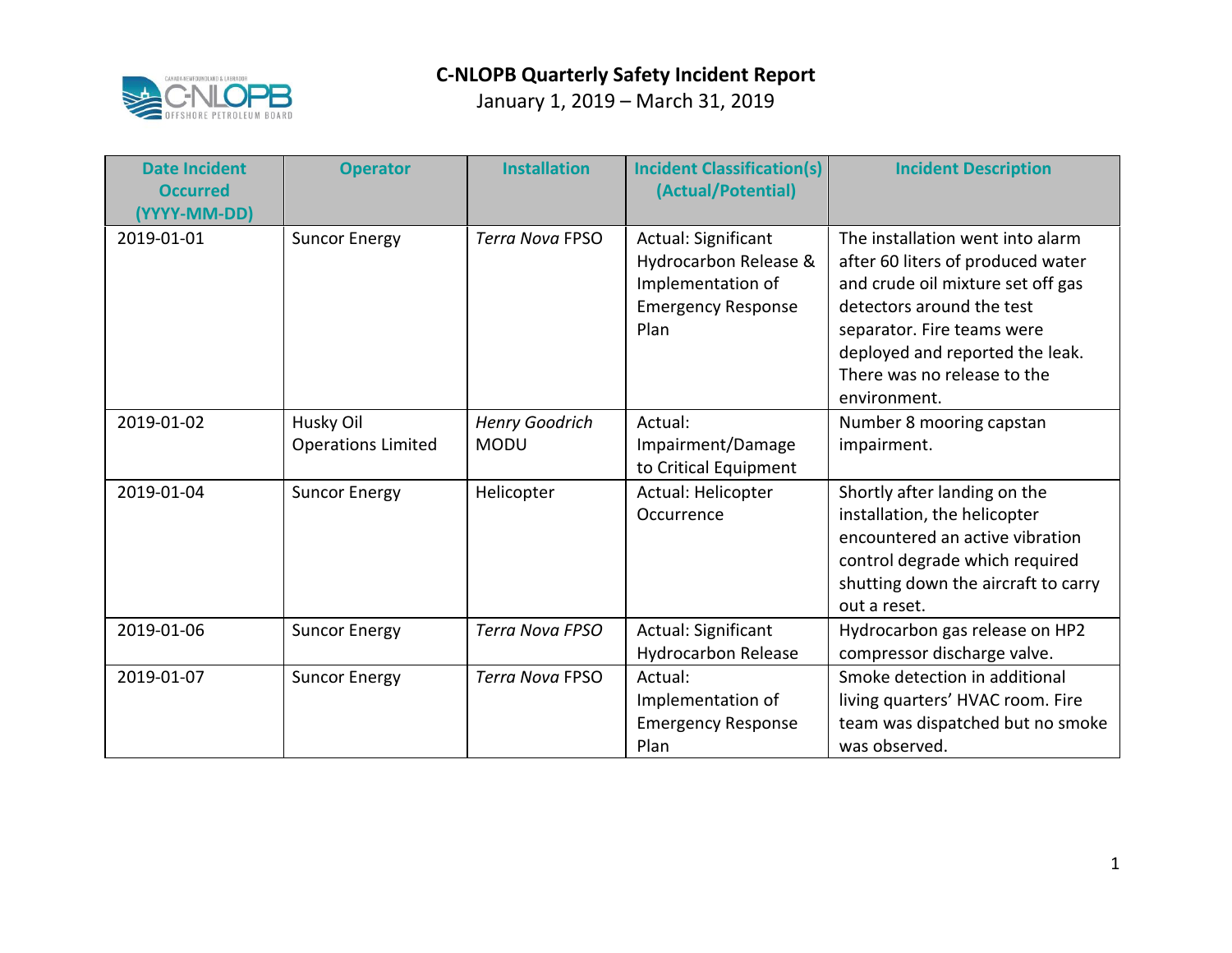

| 2019-01-11 | <b>Suncor Energy</b>                   | Helicopter                           | Actual: Helicopter<br>Occurrence                                  | While on route to the installation,<br>the helicopter identified an active<br>vibration control indication. The<br>flight proceeded as scheduled.                                                 |
|------------|----------------------------------------|--------------------------------------|-------------------------------------------------------------------|---------------------------------------------------------------------------------------------------------------------------------------------------------------------------------------------------|
| 2019-01-12 | <b>Suncor Energy</b>                   | Helicopter                           | Actual: Helicopter<br>Occurrence                                  | While on route to the installation,<br>the helicopter identified an active<br>vibration control indication. Flight<br>returned to St. John's.                                                     |
| 2019-01-12 | Husky Oil<br><b>Operations Limited</b> | <b>Henry Goodrich</b><br><b>MODU</b> | <b>Actual: Occupational</b><br><b>Illness</b>                     | Worker being transported via<br>vessel was removed by medevac<br>from the vessel due to sea<br>sickness.                                                                                          |
| 2019-01-14 | ExxonMobil Canada                      | <b>Hebron Platform</b>               | Actual:<br>Implementation of<br><b>Emergency Response</b><br>Plan | General platform alarm occurred<br>due to activation of smoke<br>detectors in the drilling cuttings<br>reinjection operator room. No fire<br>was observed.                                        |
| 2019-01-14 | ExxonMobil Canada                      | <b>Hebron Platform</b>               | Actual:<br>Impairment/Damage<br>to Critical Equipment             | A water foam/outlet discharge<br>valve that showed in open position<br>was actually closed.                                                                                                       |
| 2019-01-17 | <b>HMDC</b>                            | <b>Hibernia Platform</b>             | Actual: Lost/Restricted<br>Workday Injury                         | Worker presented to health<br>center with left wrist pain, which<br>worker does not attribute to any<br>work related precipitating event,<br>but notes that the nature of<br>tasks is repetitive. |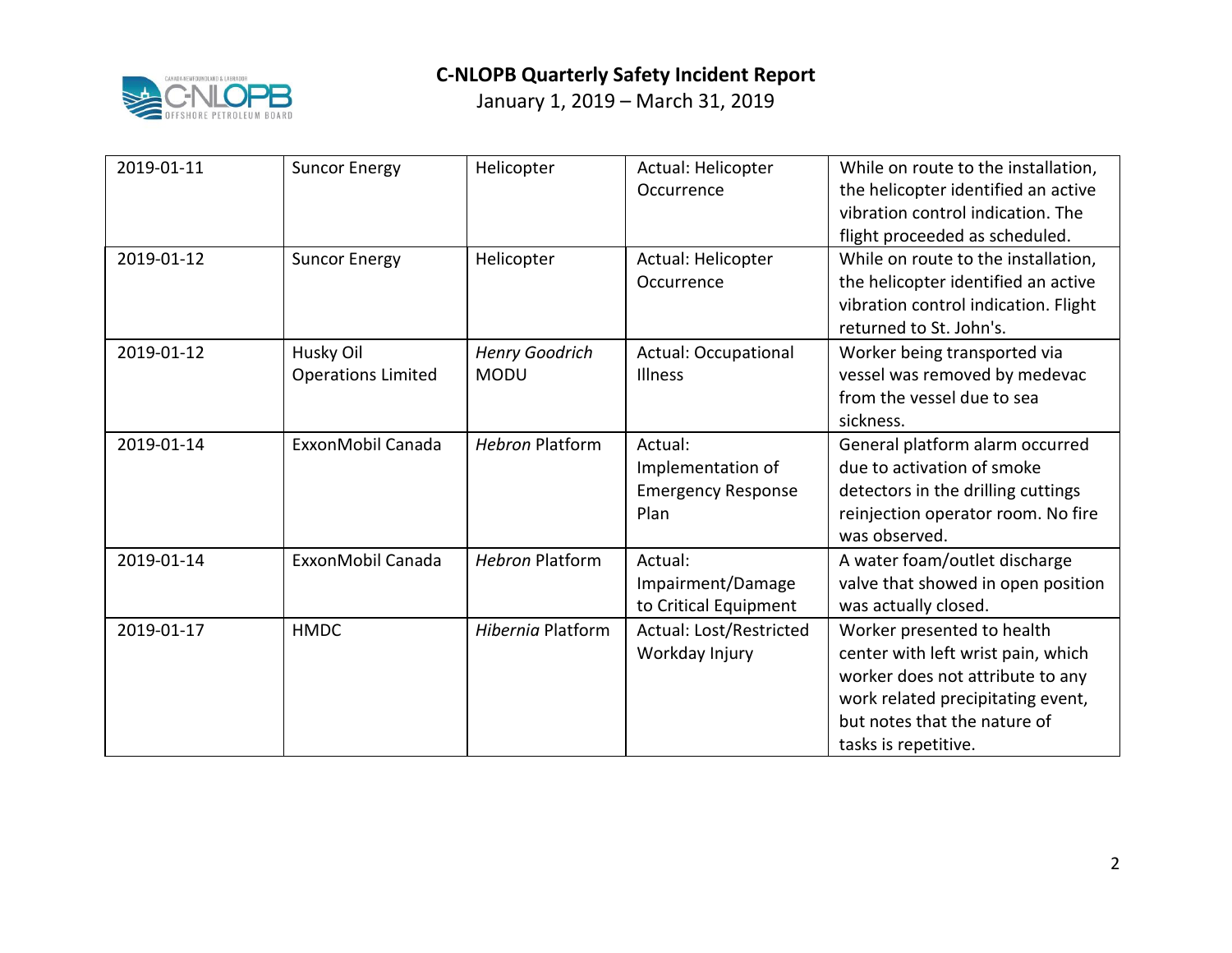

| 2019-01-17 | ExxonMobil Canada                      | Helicopter                    | Actual: Helicopter<br>Occurrence                      | Aircraft shut-down on installation<br>to refuel. During the re-start<br>procedure, when the active<br>vibration control system was<br>turned back-on, an "AVC Degrade"<br>caution segment appeared.                                      |
|------------|----------------------------------------|-------------------------------|-------------------------------------------------------|------------------------------------------------------------------------------------------------------------------------------------------------------------------------------------------------------------------------------------------|
| 2019-01-21 | Husky Oil<br><b>Operations Limited</b> | SeaRose FPSO                  | Actual:<br>Impairment/Damage<br>to Critical Equipment | KISS 800 Lifeboat/rescue boat<br>was placed out of service as a<br>result of an issue with a hydraulic<br>line fitting while completing<br>maintenance.                                                                                  |
| 2019-01-24 | ExxonMobil Canada                      | Helicopter                    | Actual: Helicopter<br>Occurrence                      | During takeoff, "RAMP OPEN"<br>caution light appeared . Aircraft<br>returned to base without incident.                                                                                                                                   |
| 2019-01-28 | Husky Oil<br><b>Operations Limited</b> | Henry Goodrich<br><b>MODU</b> | Actual:<br>Impairment/Damage<br>to Critical Equipment | Impairment of interact system<br>(third party mud logging software).<br>Redundant system onboard was<br>properly working.                                                                                                                |
| 2019-01-31 | <b>Suncor Energy</b>                   | Helicopter                    | Actual: Helicopter<br>Occurrence                      | During training, the Search and<br>Rescue helicopter's hoist hook<br>inadvertently sheared from aircraft<br>and fell in the ocean. There were<br>no personnel on the hook at the<br>time and the helicopter had a<br>back-up hoist hook. |
| 2019-02-01 | ExxonMobil Canada                      | Helicopter                    | Actual: Helicopter<br>Occurrence                      | Instrument air supply heat system<br>(pitot heat) was experienced while<br>aircraft was taxiing on the de-icing<br>bay.                                                                                                                  |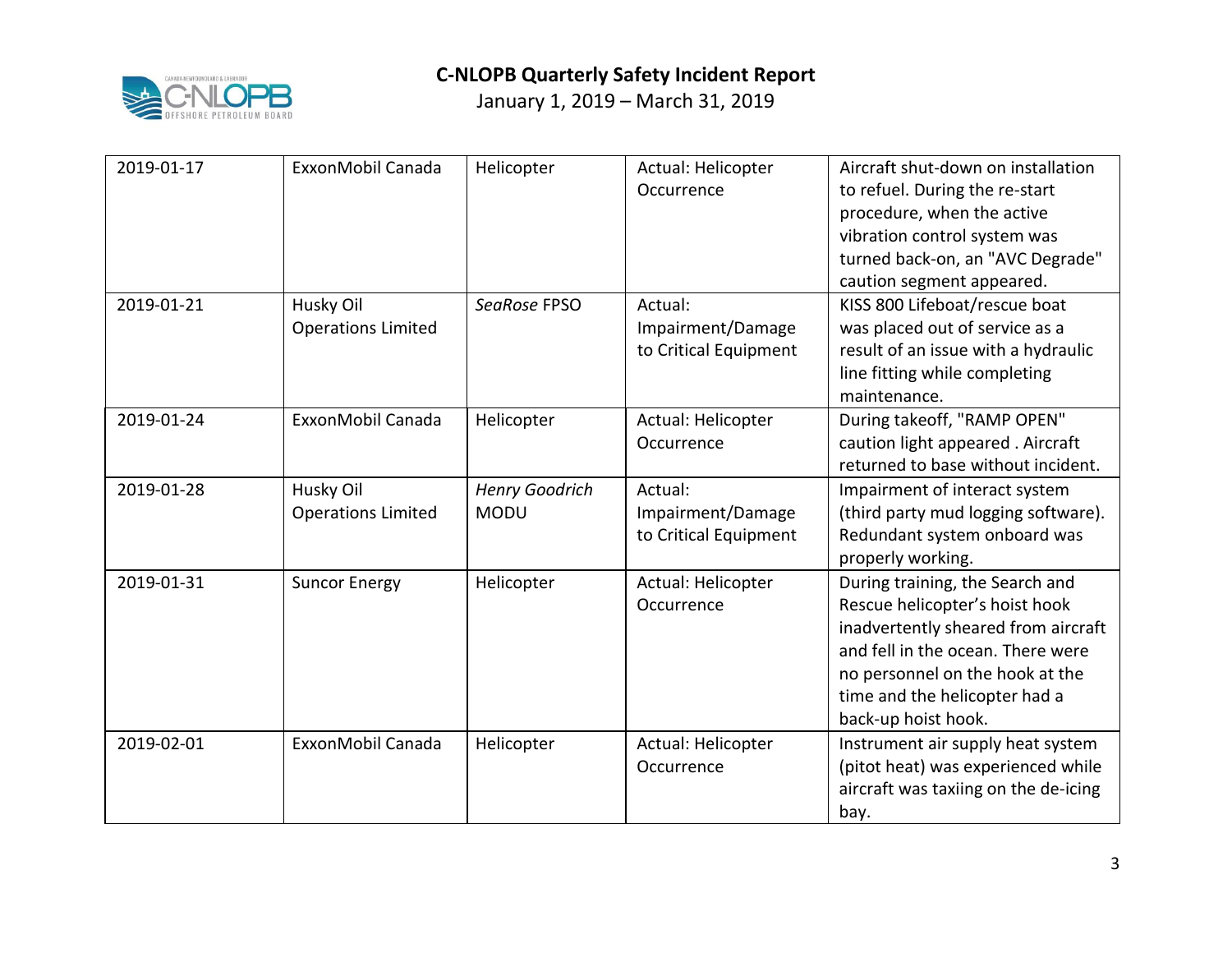

| 2019-02-07 | <b>Suncor Energy</b> | <b>Terra Nova FPSO</b>            | Actual: Significant<br><b>Hydrocarbon Release</b>                                  | A hydrocarbon gas release was<br>identified on the valve body of<br>riser number 12 check valve.                                                                                              |
|------------|----------------------|-----------------------------------|------------------------------------------------------------------------------------|-----------------------------------------------------------------------------------------------------------------------------------------------------------------------------------------------|
| 2019-02-08 | ExxonMobil Canada    | <b>Hebron Platform</b>            | <b>Actual: None</b><br>Potential:<br>Lost/Restricted<br>Workday Injury             | While torqueing a bolt, worker<br>experienced a strain to their left<br>pinky and ring finger when the<br>reaction arm came off the<br>adjacent securing bolt.                                |
| 2019-02-11 | <b>Suncor Energy</b> | <b>Terra Nova FPSO</b>            | Actual: Significant<br><b>Hydrocarbon Release</b>                                  | Hydrocarbon gas release of the<br>medium pressure suction cooler<br>piping.                                                                                                                   |
| 2019-02-13 | <b>HMDC</b>          | <b>Hibernia Platform</b>          | Actual:<br>Implementation of<br><b>Emergency Response</b><br>Plan                  | Indication of deluge release on<br>M47W helicopter fuel deluge skid<br>prompted an automatic emergency<br>shut down. No deluge release<br>occurred (false alarm).                             |
| 2019-02-14 | <b>HMDC</b>          | Hibernia Platform                 | <b>Actual: Near Miss</b>                                                           | A piece of drilling equipment<br>contacted a winch cable assembly<br>and a portion of cable fell on the<br>rig floor. There were no workers in<br>the area as per the operating<br>procedure. |
| 2019-02-15 | <b>Suncor Energy</b> | Transocean<br><b>Barents MODU</b> | Actual: Fire/Explosion<br>& Implementation of<br><b>Emergency Response</b><br>Plan | Fire in starboard heating<br>ventilation and air conditioning<br>room. Crews mustered at forward<br>muster station.                                                                           |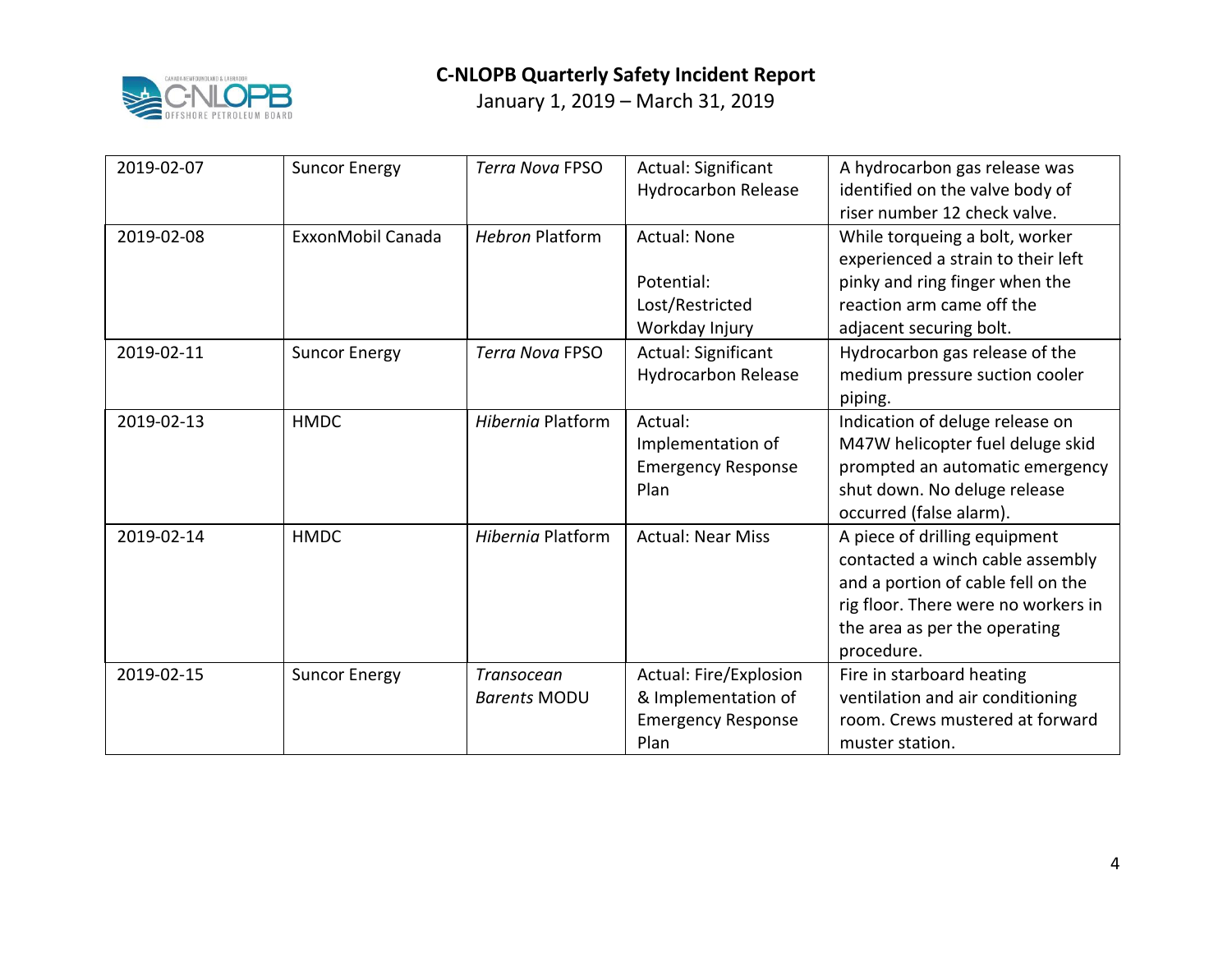

| 2019-02-19 | ExxonMobil Canada                      | <b>Hebron Platform</b>                   | Actual:<br>Implementation of<br>Emergency<br>Response Plan &<br>Impairment/Damage<br>to Critical Equipment | Platform experienced a safe and<br>controlled process shutdown due<br>to loss of main power.                                                                     |
|------------|----------------------------------------|------------------------------------------|------------------------------------------------------------------------------------------------------------|------------------------------------------------------------------------------------------------------------------------------------------------------------------|
| 2019-02-19 | Husky Oil<br><b>Operations Limited</b> | M/V Skandi<br>Vinland                    | Actual:<br>Impairment/Damage<br>to Critical Equipment                                                      | While conducting a Xmas tree<br>overpull test, the rigging failed due<br>to a polyester sling fail.                                                              |
| 2019-02-21 | Husky Oil<br><b>Operations Limited</b> | Henry Goodrich<br><b>MODU</b>            | Actual: Adverse<br>Environmental<br>Conditions                                                             | Suspended operations for ice<br>encroachment.                                                                                                                    |
| 2019-02-22 | <b>Suncor Energy</b>                   | <b>Terra Nova FPSO</b>                   | <b>Actual: Unauthorized</b><br>Discharge &<br>Implementation of<br><b>Emergency Response</b><br>Plan       | Deluge skid activation in the M04<br>area resulting in the release of<br>Aqueous Film-Forming Foam into<br>the environment.                                      |
| 2019-02-23 | <b>Suncor Energy</b>                   | <b>Transocean</b><br><b>Barents MODU</b> | Actual:<br>Impairment/Damage<br>to Critical Equipment                                                      | Mooring winch 5 and 6<br>transmission brake impairment.                                                                                                          |
| 2019-02-24 | <b>Suncor Energy</b>                   | <b>Terra Nova FPSO</b>                   | Actual:<br>Implementation of<br><b>Emergency Response</b><br>Plan                                          | Gas detection in M05 mezz deck.<br>During maintenance activities,<br>trapped hydrocarbon gas in a<br>double block and bleed isolation<br>released to atmosphere. |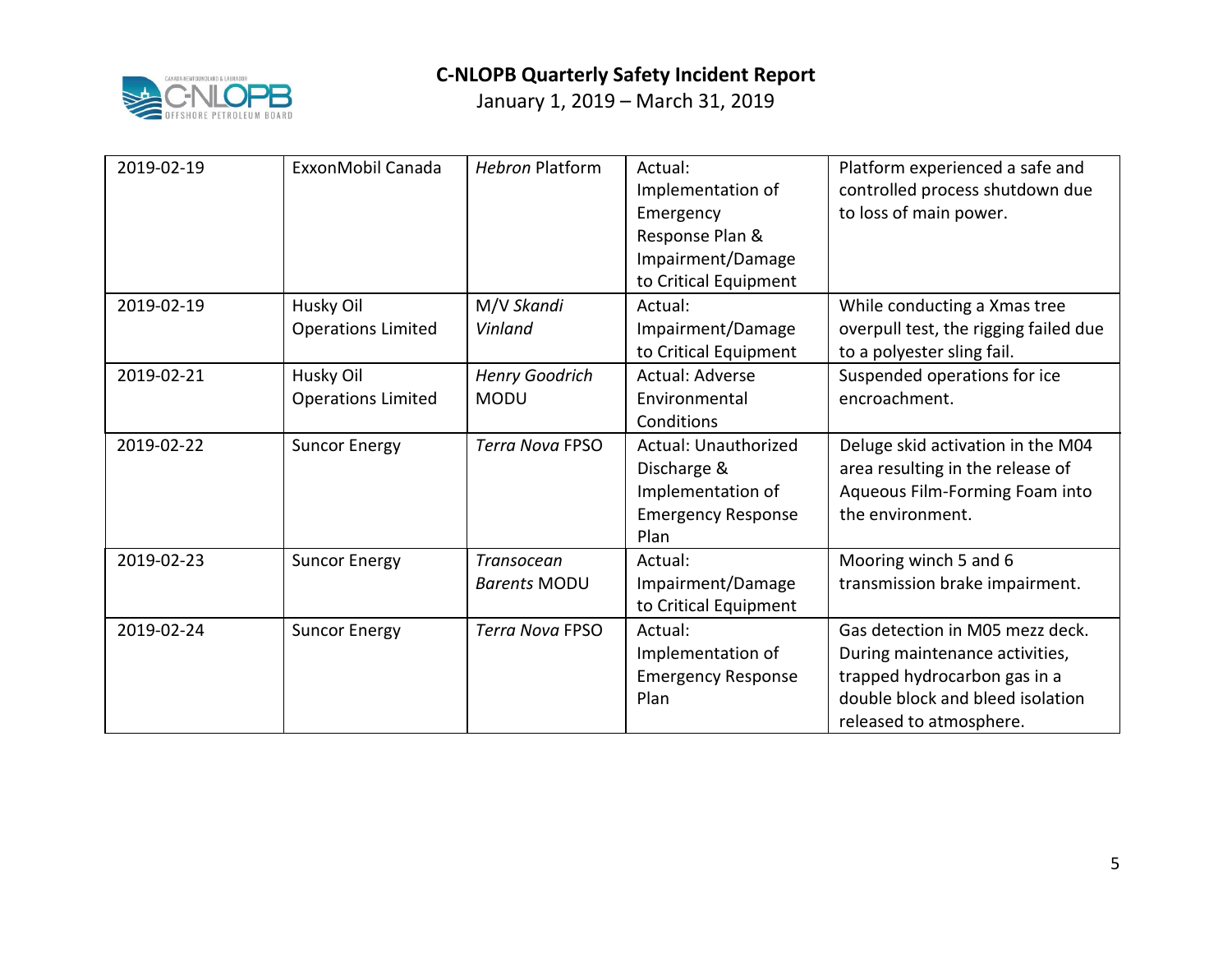

| 2019-02-24 | Husky Oil                 | <b>Henry Goodrich</b>  | <b>Actual: None</b>        | Floorhand was pulling slips from   |
|------------|---------------------------|------------------------|----------------------------|------------------------------------|
|            | <b>Operations Limited</b> | <b>MODU</b>            |                            | rotary table and tripped on the    |
|            |                           |                        | Potential:                 | edge of the mousehole cover while  |
|            |                           |                        | Lost/Restricted            | walking backwards. Worker fell     |
|            |                           |                        | Workday Injury             | striking their neck.               |
| 2019-02-24 | ExxonMobil Canada         | <b>Hebron Platform</b> | Actual:                    | Platform experienced a general     |
|            |                           |                        | Implementation of          | platform alarm due to freezing of  |
|            |                           |                        | <b>Emergency Response</b>  | main power generator               |
|            |                           |                        | Plan                       | instrumentation. All personnel     |
|            |                           |                        |                            | safely mustered. Standby           |
|            |                           |                        |                            | generators started as per design.  |
|            |                           |                        |                            |                                    |
| 2019-03-02 | <b>Suncor Energy</b>      | Transocean             | Actual: Adverse            | Precautionary pulling of anchors   |
|            |                           | <b>Barents MODU</b>    | Environmental              | due to potential sea ice in field. |
|            |                           |                        | Conditions                 |                                    |
| 2019-03-03 | Husky Oil                 | SeaRose FPSO           | Actual: Significant        | Gas weep from the stem packing     |
|            | <b>Operations Limited</b> |                        | <b>Hydrocarbon Release</b> | on the gas lift pressure control   |
|            |                           |                        |                            | valve.                             |
| 2019-03-03 | ExxonMobil Canada         | <b>Hebron Platform</b> | Actual: Lost/Restricted    | Injured person felt discomfort     |
|            |                           |                        | Workday Injury &           | in bicep after working on a valve  |
|            |                           |                        | Medevac                    | assembly and was sent onshore for  |
|            |                           |                        |                            | further assessment.                |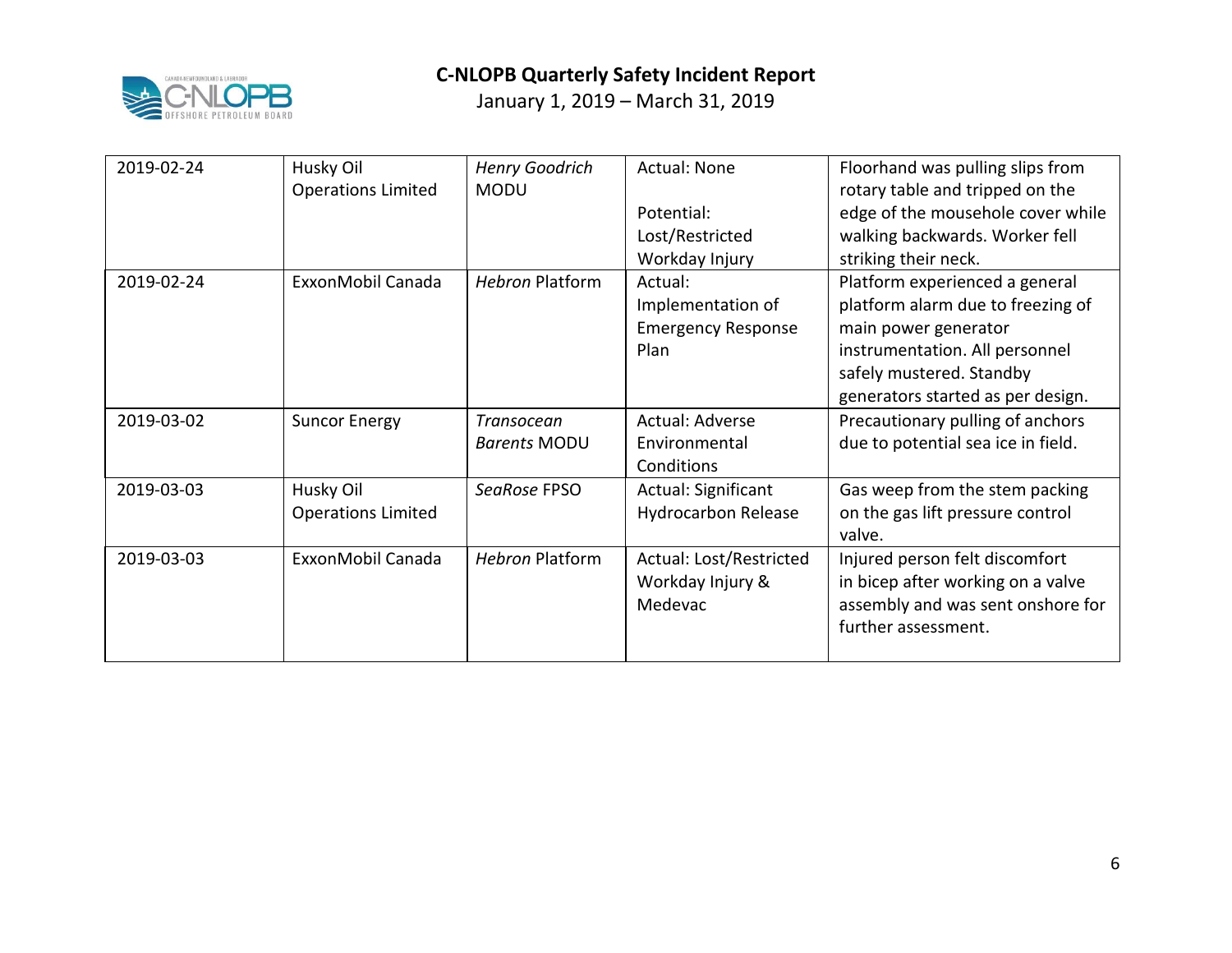

| 2019-03-03 | <b>Suncor Energy</b>                   | <b>Terra Nova FPSO</b> | Actual:<br>Implementation of<br><b>Emergency Response</b><br>Plan | Gas detection in M04 mezz deck.<br>Operations were isolating the<br>medium pressure suction cooler<br>pipe work for leak repair work<br>scope when the trapped gas in a<br>double block and bleed isolation<br>released to the atmosphere via the<br>open bleed valve. |
|------------|----------------------------------------|------------------------|-------------------------------------------------------------------|------------------------------------------------------------------------------------------------------------------------------------------------------------------------------------------------------------------------------------------------------------------------|
| 2019-03-08 | <b>Suncor Energy</b>                   | <b>Terra Nova FPSO</b> | Actual: Unauthorized<br>Discharge                                 | Aqueous Film-Forming Foam<br>system activation on helideck.<br>Water release pressure transmitter<br>had frozen causing the skid to<br>activate releasing Aqueous Film-<br>Forming Foam into the<br>environment.                                                       |
| 2019-03-09 | <b>HMDC</b>                            | Helicopter             | Actual: Helicopter<br>Occurrence                                  | During cruise checks on route to<br>installation, crew noted "Check<br><b>Bearing Monitoring System"</b><br>advisory light was on. Flight<br>returned to base as a precaution.                                                                                         |
| 2019-03-10 | <b>Suncor Energy</b>                   | <b>Terra Nova FPSO</b> | Actual: Leak of<br><b>Hazardous Substance</b>                     | Gas release on R12 check valve<br>during check valve replacement.                                                                                                                                                                                                      |
| 2019-03-11 | Husky Oil<br><b>Operations Limited</b> | SeaRose FPSO           | Actual:<br>Impairment/Damage<br>to Critical Equipment             | D-shackle nuts on the mooring leg<br>were not fully secure on the<br>shackle pin.                                                                                                                                                                                      |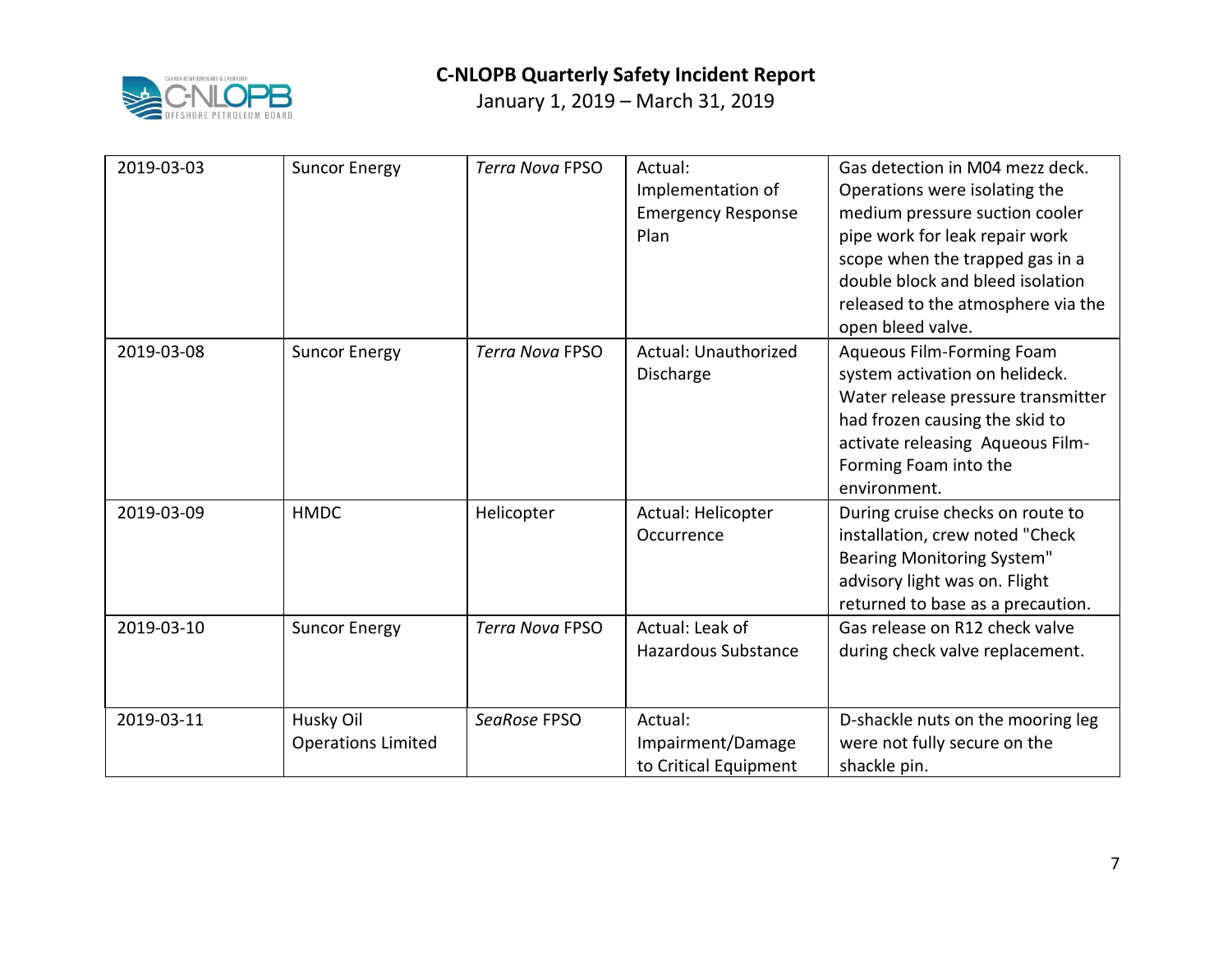

| 2019-03-11 | ExxonMobil Canada    | Helicopter             | Actual: Helicopter<br>Occurrence                                  | Full-authority digital engine control<br>1 and 2 light illuminated while<br>preparing for return flight. The<br>aircraft did a full shutdown and<br>fault was cleared upon start-up.                                                      |
|------------|----------------------|------------------------|-------------------------------------------------------------------|-------------------------------------------------------------------------------------------------------------------------------------------------------------------------------------------------------------------------------------------|
| 2019-03-12 | <b>Suncor Energy</b> | Helicopter             | Actual: Helicopter<br>Occurrence                                  | Flight was required to perform an<br>engine restart due to a full<br>authority digital engine control<br>fault. Aircraft was restarted and<br>fault cleared.                                                                              |
| 2019-03-13 | <b>Suncor Energy</b> | <b>Terra Nova FPSO</b> | <b>Actual: Near Miss</b><br>Potential: Fatality                   | Dropped object from crane. While<br>attempting to position the lifting<br>basket on the turret, the basked<br>made contact with the turret<br>railing falling 10-15 feet. There<br>were no injuries and no personnel<br>were in the area. |
| 2019-03-18 | <b>HMDC</b>          | Helicopter             | Actual: Helicopter<br>Occurrence                                  | Anti-icing for Number 1 Engine<br>failed at planned altitude. Pilot's<br>consulted the checklist and<br>returned to base clear of icing<br>conditions.                                                                                    |
| 2019-03-23 | <b>Suncor Energy</b> | <b>Terra Nova FPSO</b> | Actual:<br>Implementation of<br><b>Emergency Response</b><br>Plan | A steam trap located adjacent to<br>the air intake, discharged excess<br>steam from the steam condensate<br>drain, activating two out of three<br>smoke detectors causing general<br>platform alarm.                                      |